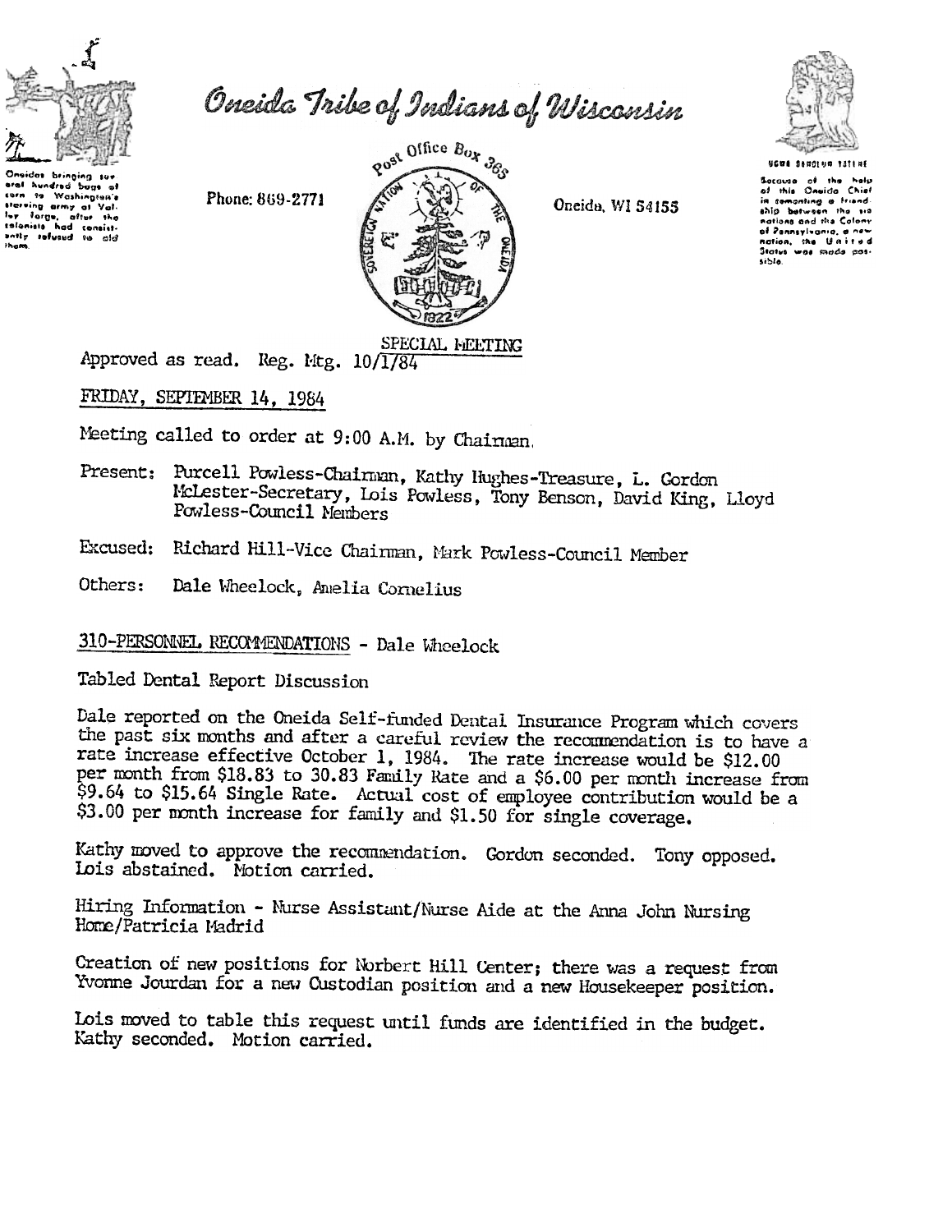Oneida Tribe of Indians of Wisconsin Special Meeting - September 14, 1984 Page 2

### PERSONNEL RECOMMENDATIONS (CONTINUED)

For Information: The Business Committee is invited to participate in the Training for Personnel Selection Committee on October 18 and 19, 1984 at the Norbert Hill Center.

This training will familiarize you with arbitration techniques and the methology employed in arriving at decisions regarding grievances and disciplinary action hearings.

# VERBAL REPORT ON THE SUMMER IMMERSION PROGRAM - Amelia Cornelius

Amelia explained how the program was rum. The amount of children and adults. She felt the age span of the children was too great and more time was spent babysitting than working with them. Sometimes the class time was too long for the children to keep up their concentration. The Native Speakers also got tired.

One observation was, upon returning from the summer program, the children seemed to be using the Oreida language more between themselves than before the program. Amelia said she would be sending a written report shortly to the Business Committee.

#### 160-REQUEST FOR FUNDS FROM THE SCHOLARSHIP FUND

Mary Danforth and Mary Sheedy, teachers in the Headstart Program requested \$505.00 each to pay for tuition and fees for a course in the Oneida Language Communication and the Arts.

Dave moved to approve the request. Kathy seconded. Motion carried.

Kathy Arnold requested tuition/fees of \$175.00 to take the course for Children with Special Learning Disabilities. Lois moved to approve. Lloyd seconded. Motion carried.

060-TRAVEL REQUEST - David King and Bob Christjohn

.~

David and Bob requested approval to attend an Income Maintenance meeting in Wausau, WI on September 19, 1984.

Kathy moved to approve. Lloyd seconded. Gordon opposed. Motion carried,

#### QUESTION ON SECURITY IN THE DATA PROCESSING ROOM - Tony Benson

Tony had a question on the security used for the computer. Kathy stated she had checked out his concern and the security is adequate.